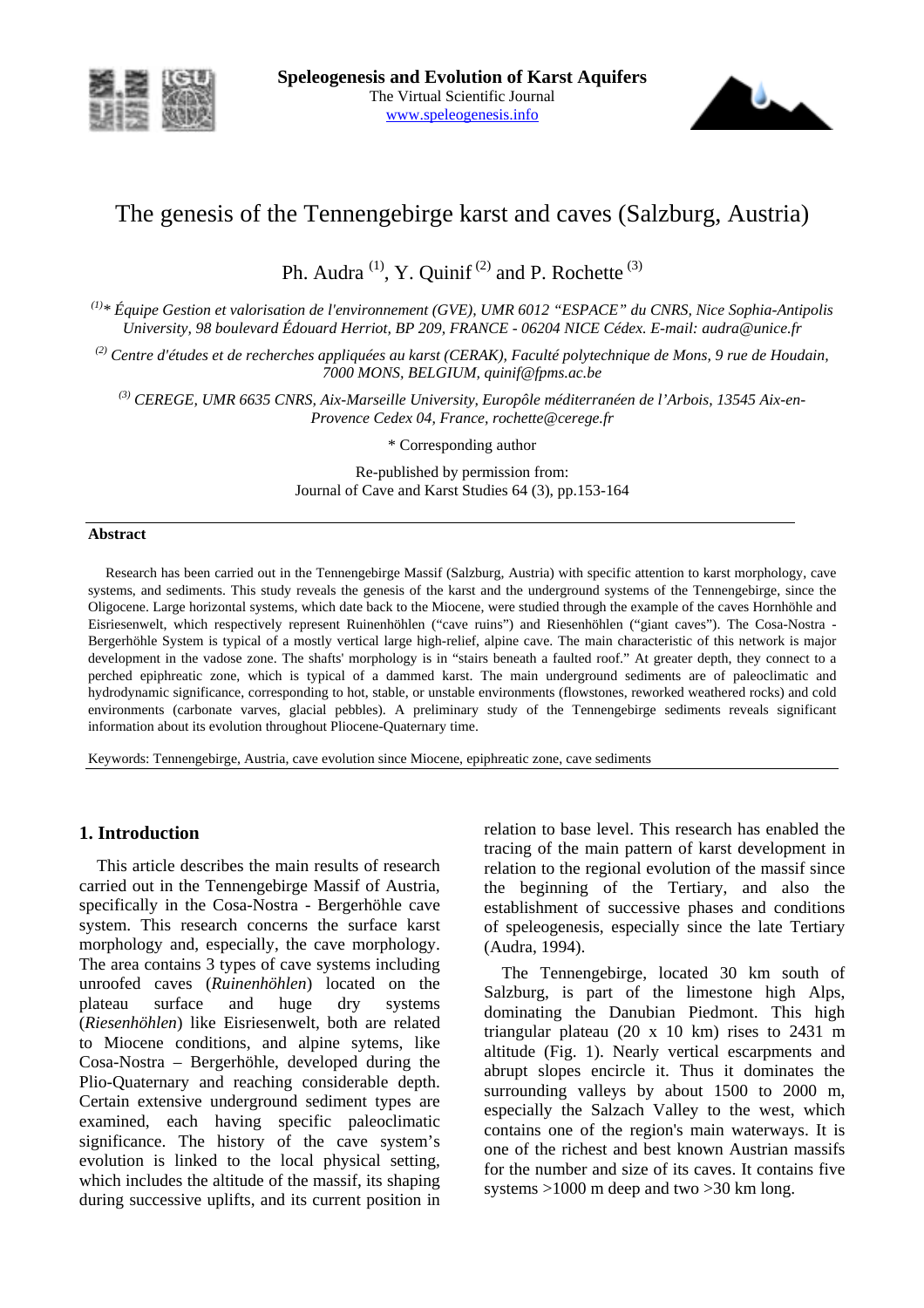

Fig. 1. Topographic map of the Tennengebirge (contour interval 500 m). Dashed lines correspond to water tracing.

The local carbonate strata extend from the Triassic to the Jurassic (Tichy, 1985). At its base is a thick series of Triassic dolomites, which are overlain by the 1000-meter-thick Dachstein Limestone (Fig. 2). The Jurassic is represented by alternating reddish limestones (*Rötlichen Knollenkalken*), and shale. Above this is an Oligocene quartz conglomerate cover, the *Augensteine*, which caps the massif unconformably. The Tennengebirge consists of an overthrust sheet, in which the normal flank has resulted in a gently inclined plateau, slightly higher in the south. The frontal saddle accounts for the sudden northerly slope. This outcrop pattern has determined the erosional history of the different strata. The dolomites are exposed in the southern part. The karstified Dachstein limestones make up the bulk of the plateau. It is locally sprinkled with gravel

veneers of weathered *Augensteine*. Finally, the Jurassic layers have been preserved from erosion at the northern foot of the saddle.

# **2. The morphology and genesis of different levels of karstification**

### *2.1. The Ruinenhöhlen ("cave ruins"): the Hornhöhle Example*

A karst landscape of Miocene heritage (Fig. 3). Hornhöhle is located at about 2200 m altitude in a landscape consisting of large cones and depressions, containing destroyed karst forms such as kettleshaped dolines, large grikes, arches, discontinuous tunnels and unroofed corridors called Ruinenhöhlen (Lechner, 1949; Goldberger, 1951, 1955). The mainly horizontal tubular galleries whose rock walls



Fig. 2. The Cosa Nostra - Bergerhöhle system and the Tennengebirge (see also text). To the left (3), relationship between cave passages altitude and old karst levels (after Klappacher & Knapczyk 1985). Karst development began during the Oligocene beneath Augensteine (1). During the Miocene, horizontal systems developed with alpine water inputs (2), showing different levels (3) related to successive phases of stability: Ruinenhöhlen (4) and Riesenhöhlen (e.g. Eisriesenwelt - 5). Following Pliocene uplift, alpine systems developed (e.g. Cosa Nostra – Bergerhöhle - 6). Entrance horizontal tubes correspond to a Miocene level (7). Shaft series (6) connect to horizontal tubes from Bergerhöhle-Bierloch (8), corresponding to Pliocene base level (9). Present water-table at -700 m (10) poors into Brunnecker Cave, which connects to Salzach base level (11).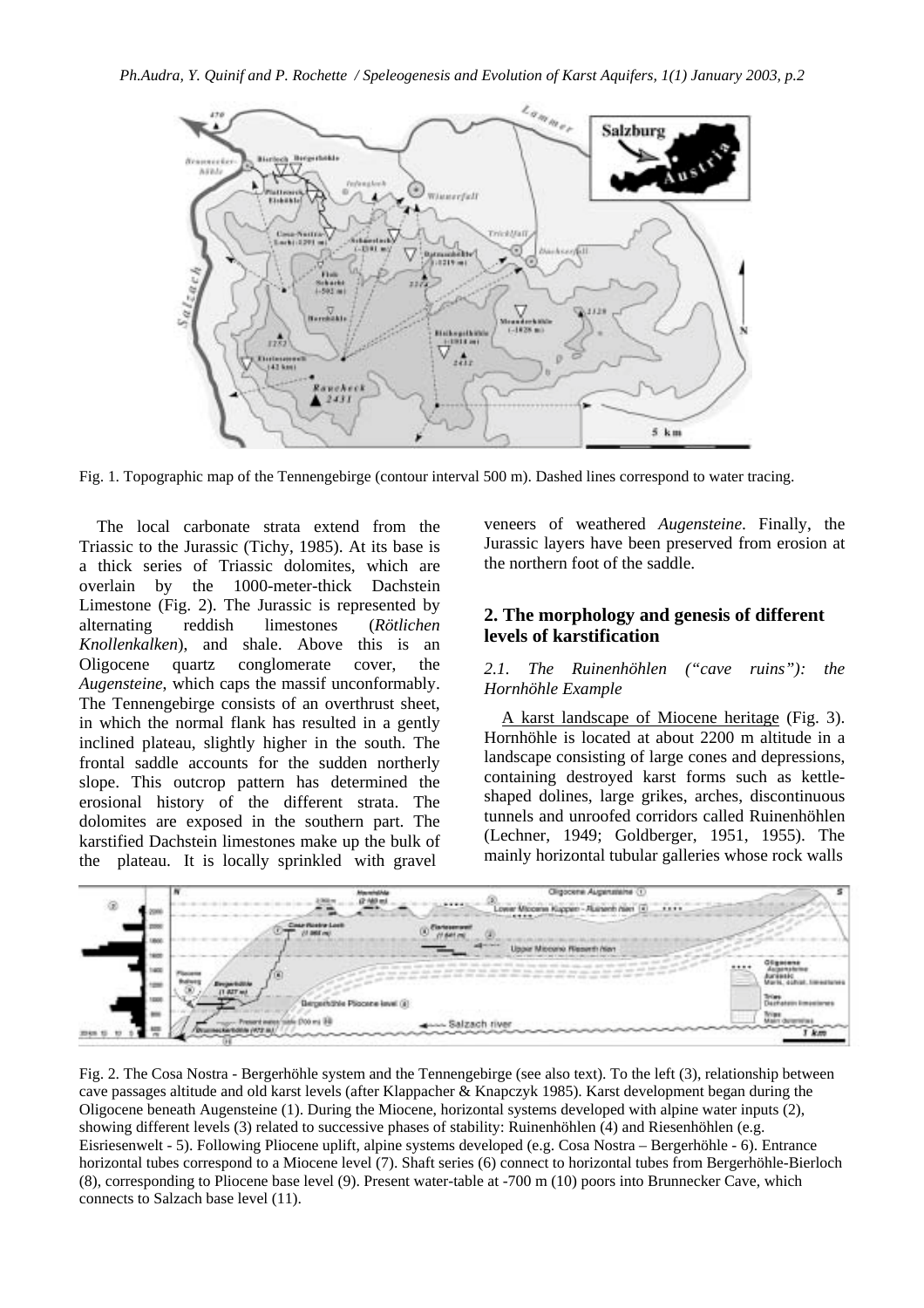#### *Ph.Audra, Y. Quinif and P. Rochette / Speleogenesis and Evolution of Karst Aquifers, 1(1) January 2003, p.3*



Fig. 3. Diagram showing the evolution of the Windischriedel karst, from the Late Tertiary (top) to the Pleistocene (bottom).



Fig. 4. Reworked weathered rocks, mainly composed of quartz gravels (light) and iron oxides (dark).

are sculpted by scallops and the grain-size distribution of the clastic sediments show that these were once partly flooded, with slow current, and developed close to the water table. They are presently perched above current base level.

Augensteine sediments. Hornhöhle contains some relatively young flowstones that overlie older flowstone debris broken by neotectonic activity. Most of the older stalagmites are corroded and partly destroyed, bearing witness to their old Miocene age. Fragments are also located at the entrances as well as on the surrounding land surface. This abnormal distribution of the flowstones is proof of slope erosion that intersected the cave. Clastic sediments are represented by homogenous sands, bedded and hardened, consisting of quartz and iron oxides, as well as hardened clays. The latter sometimes contain large gravels consisting of rounded ironoxide nodules and *Augensteine* (Fig. 4). These argillaceous, ferrous, quartzose sediments come from the reworking of the weathered superficial rocks (*Augensteine*).

A major karst level, known as the "Hochkönig level" (Seefeldner, 1961), developed close to a former base level. This evolution was triggered by the partial erosional removal of the *Augensteine* from the Lower Miocene onward (Tollmann, 1968). At that time the karst had rivers flowing through it from the insoluble igneous and metamorphic rocks in the central Alps. These helped to feed the caves, as well as erode away the sedimentary cover, part of which is still trapped in the caves. This karst was then uplifted up to 2000- 2200 m. These tectonic movements, along with Quaternary glaciation, accelerated superficial erosion. In such an unstable environment the sedimentary cover was largely cleared from the surface, with reworked remnants preserved in the cave sediments. Glacial erosion of the karst was limited due to the fact that the area was located close to the crest of the massif. However, some carbonate rock was removed, exposing older caves and transforming the weathered low areas into kettle-shaped dolines, once the infilling of weathered rock was partially removed. The karst is still evolving as a result of periglacial activity (frost and snow action): kettle-shaped dolines act as snow-pits, and bare bedrock is sculpted by karren and covered with debris.

## **2.2. The Riesenhöhlen ("Giant Caves"): the Eisriesenwelt example**

The Eisriesenwelt is one of the world's most famous caves. Its underground ice formations extend through nearly one kilometer of a system that is 42 km long, which attracts thousands of tourists every year. It opens onto the western face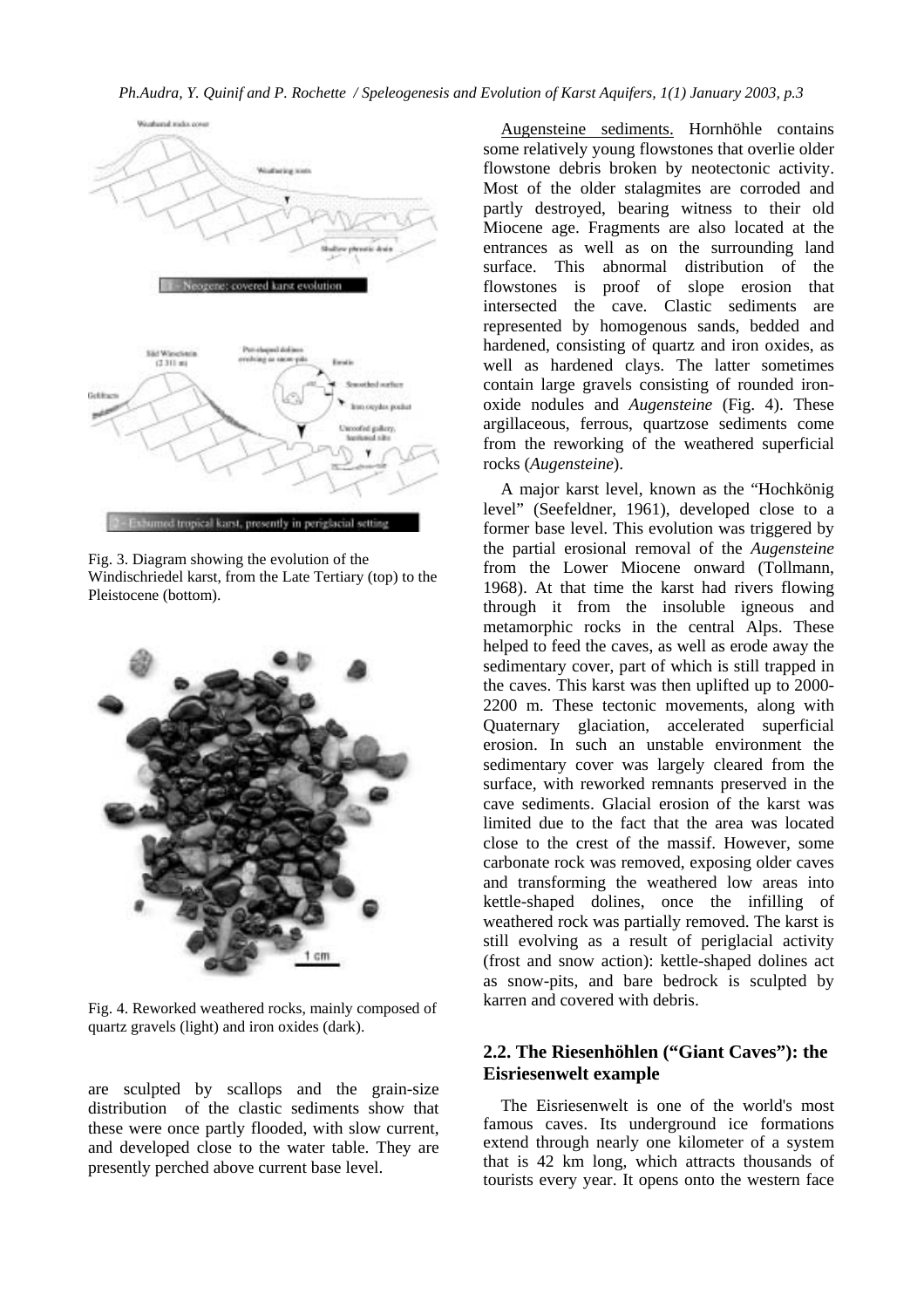of the Tennengebirge about half way up the steep cliff that dominates the Salzach Valley (Fig. 2). It is a dry cave consisting of vast sub-horizontal galleries filled with debris. Less common are tubular passages with scallops. The main level, whose initial shape has been obscured by rock debris, varies between altitudes of 1650 and 1750 m. Lateral tubular labyrinths are located in the range of 150 metres both above and below the main cave axis. Links between different levels consist of steeply inclined tubes. A variety of interesting sediments can be found in the talusfloored galleries.

Allogenic fluvial sediments. Clastic sediments carried in by vadose flow are represented by sands and pebbles trapped in potholes (in the Fuchsgang and Gerade Kluft). Fine silts left by phreatic flow are abundant within all the tubular conduits, which they sometimes choke entirely. Sometimes these can form rounded, case-hardened bodies, known as *Krapfen* ("donuts"). They contain weathered residue from the local limestone and old karst cavities (limestone grains, quartz gravels, and iron oxides). The fluvial sediments composition gives evidence for a more remote origin, as was noticed by early researchers (Lehmann, 1922; Pia, 1923). Their content of quartz, mica, tourmaline, sphene, zircon, garnet, magnetite, and mica schist fragments suggests an input from the metamorphic zones of the central Alps. These sediments are usually rounded as the result of transport by turbulent flow. Relatively recent flowstone is rare but older flowstone is common. Examples of the latter are very large, e.g. stalagmites in the Steinerne Wald ("Petrified Forest"), and thick, partly eroded flowstone floors (Pia, 1923). Many of them consist of transparent calcite, which shows that their growth was under wood covering (Maire, 1990). Their surfaces are commonly corroded by flowing water. Scallops in the dissolved profile of a stalagmite even show the direction of the paleocurrent that sculpted it.

An Upper Miocene cave related to fluviokarst. The Eisriesenwelt was fed by sinkholes located between 1650 and 1750 m, which is about 1000 meters above the present Salzach Valley base level. As demonstrated by minerals within detrital sediments, the runoff came from the central Alps. Sediment from the central Alps was carried mainly into poljes where it disappeared into ponors. Large underground rivers developed, similar to those in the tunnel-like caves presently found in tropical climates. Considerable discharge flowed through these galleries, which reach 50 m in width, creating networks with many ramifications. Eroded flowstone and scallops confirm the direction of flow from the central Alps (SE to NW). Steep tubes and looping profiles demonstrate that the conduits were partially flooded and located close to the water table (Audra, 1994; Häuselmann *et al*, in press). This system evolved during periods when the base level was stable, correlative with low-gradient sections of valley slopes. These comprise the "Gotzen level" and "level I" (Seefeldner, 1961), which developed from the end of the Miocene to the beginning of the Pliocene (Tollmann, 1968). The presence of eroded flowstone shows alternating wet and dry phases. These flowstones, dating from the active period of the Eisreisenwelt, are of Pliocene age, as suggested by Lehmann (1922). The most recent flowstones, which are not eroded, probably date from the lower or middle Pleistocene, during a warm interglacial period (Trimmel, 1992). As uplift continued, the Salzach Valley became entrenched. With the relative lowering of base level, the Eisriesenwelt became perched, drained and intersected by scarp retreat. Neotectonic activity is responsible for the boulder chokes. Thus the Eisriesenwelt is a good example of the *Riesenhöhlen* level of karst development, which is recognized throughout the limestone high Alps (Bauer and Zötl, 1972).

The study of perched caves sediments clarifies the evolution of former karst environments. In Hornhöhle, the sediments are linked to the erosional removal of the *Augensteine* cover at the beginning of the Miocene. In the Eisriesenwelt, the transition to fluviokarst can be demonstrated by the less-weathered sediments, which were carried in by rivers from the central Alps. The mineralogical evolution of the sediments with altitude (and thus with the age of the caves), can also be found in the plateaus of the Hagengebirge and Steinernes Meer, located farther west (Langenscheidt, 1986). Their composition is comparable to that of piedmont sandstones and conglomerates, also dated from the Miocene (Füchtbauer, 1967; Lemke, 1984; Tollmann, 1968). Each level of karstification includes a link between superficial and deep forms, each of which contains diagnostic sediments. Hornhöhle is a *Ruinenhöhle* containing highly weathered sediments, developed in a karst cone in the upper level of the Hochkönig. Lower down, the Eisriesenwelt is a *Riesenhöhle* containing fluvial deposits linked to large poljes. Thus, the surface karst features correspond to the vertical arrangement of caves.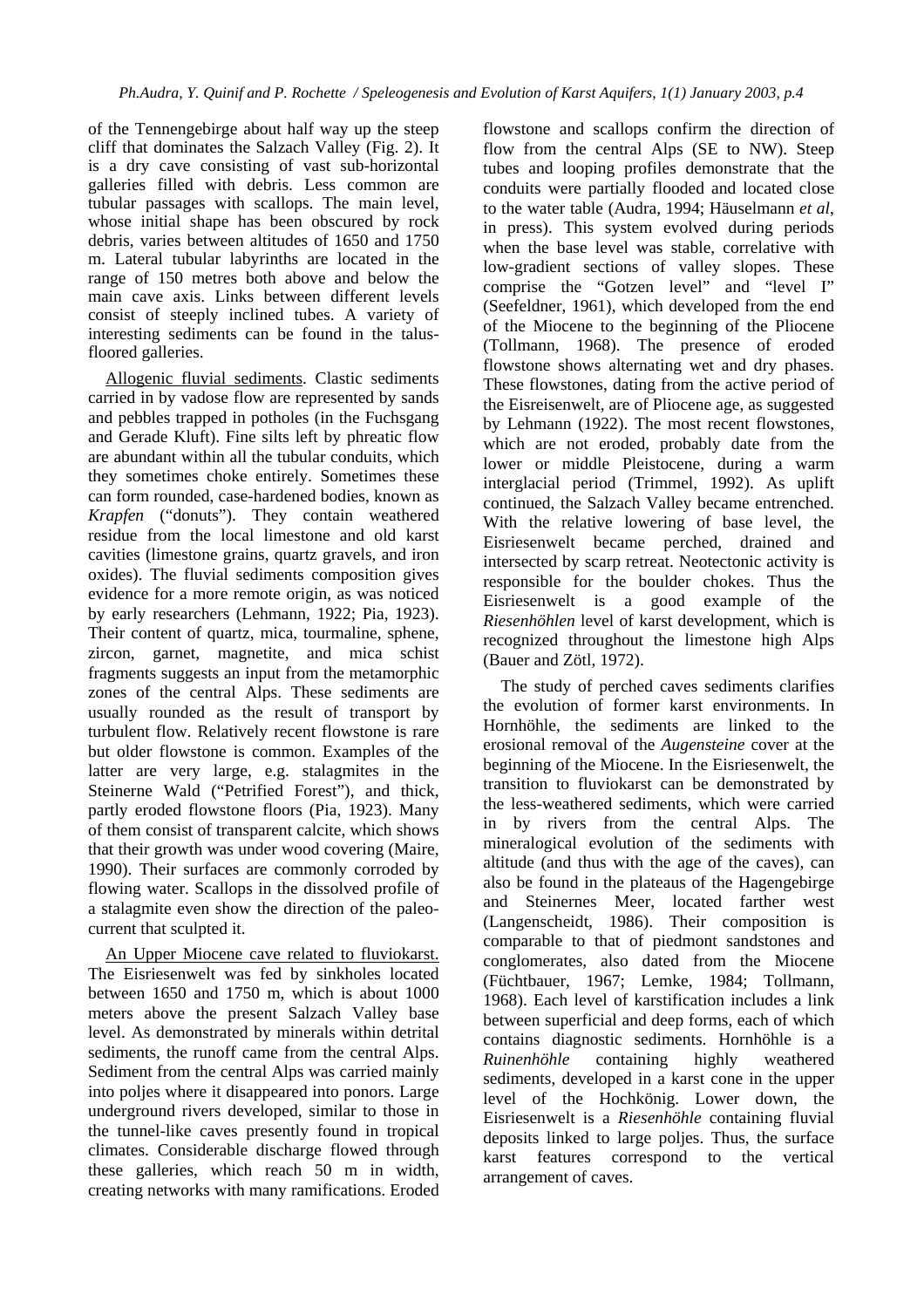

Fig. 5. Cross section of the Cosa Nostra - Bergerhöhle System.

### **2.3. A typical alpine cave-system: Cosa-Nostra - Bergerhöhle**

Shafts and dry tubes. The Austrian limestone high Alps are known as much for their large vertical cave systems as for their cave systems with large galleries. The Cosa-Nostra Bergerhöhle System combines these two aspects, giving rise to a vast Pliocene-Pleistocene network, under the joint influence of the last phase of uplift and glaciation. The Cosa-Nostra - Bergerhöhle System is located in the northwestern Tennengebirge, extending from 2300 m at the Wieselstein summit all the way down to the Salzach at the Lueg Pass (470 m), the low point of the massif (Figs. 1 and 5). The entrance of the Cosa-Nostra-Loch is at 1965 m, 350 m below the Wieselstein summit. However, other as-yet unconnected shafts extend right up to the high point (e.g. Flohschacht, with a depth of –502 m) and probably constitute the upstream end of the system. Lower down, a dozen linked entrances to the Platteneck ice caves (Platteneck Eishöhle), are located between 1400 and 1600 m beneath the Platteneck summit. These two caves are the uppermost entrances to the Cosa-Nostra-Loch - Bergerhöhle and are linked to the main part of the system by sub-vertical conduits. Beyond the entrance series, the Cosa-Nostra-Loch consists of a vertical profile known as a "staircase beneath a faulted roof" (Fig. 6). At -600 m, the Rivière des Incorruptibles ("River of the Incorruptables") appears. The gradient decreases because of the presence of dolomite beds, which are only slightly permeable (Fig. 5). Beyond -1000 m the river can no longer be followed. The conduit, even though a dry tube, has a nearly horizontal profile, which in places is broken by sudden level changes. A kilometer beyond, this passage connects with the



Fig. 6. Profile showing "Stairs beneath a faulted roof" of Cosa-Nostra Loch, a predominant aspect of vertical systems.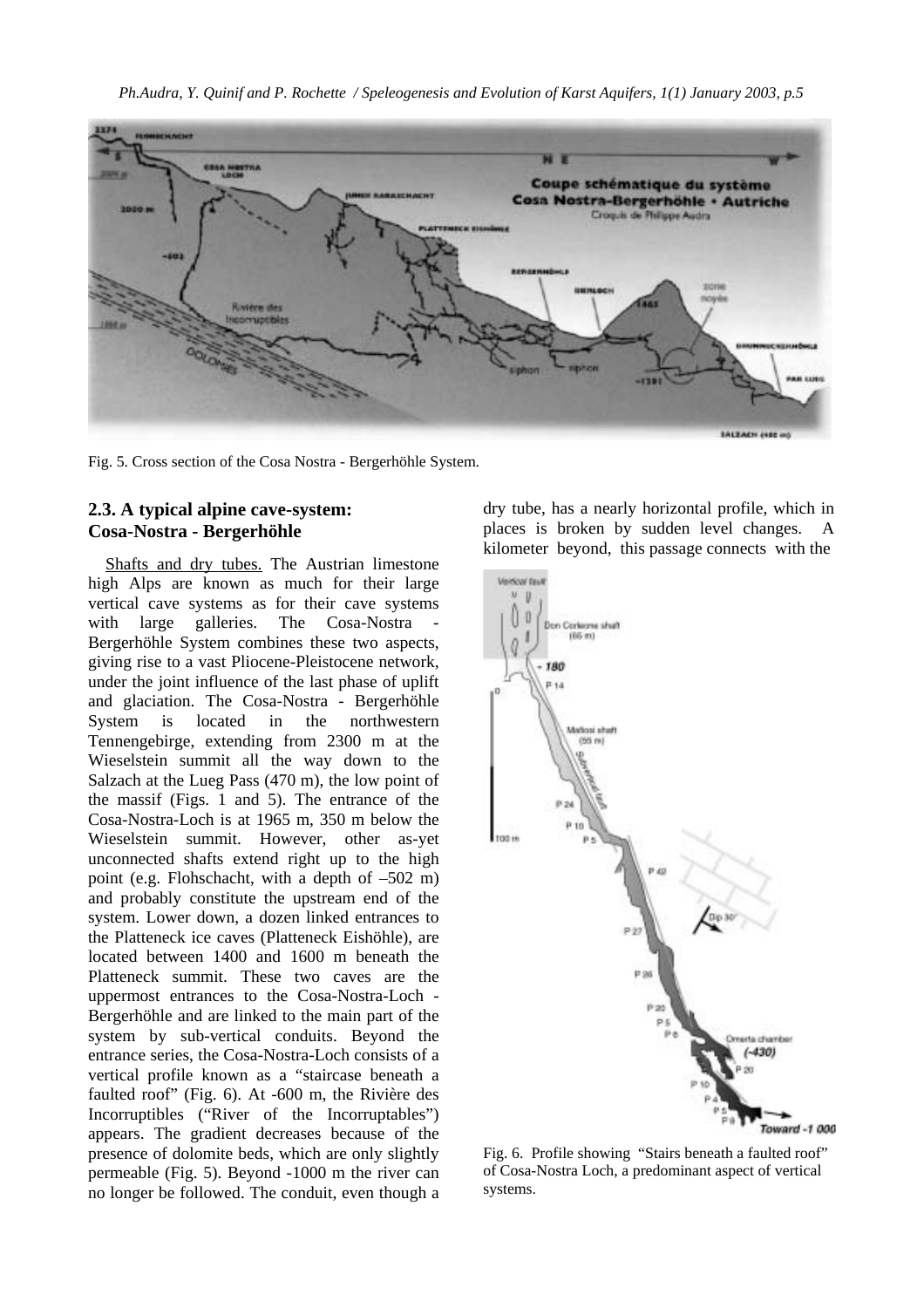Bergerhöhle-Bierloch System. This consists of a labyrinth of about 25 km of dry tubes, partly horizontal but containing many vertical sections. A number of streamlets have entrenched the floors of the tubes into steeply sloping canyons interspersed with shafts, which lead to the present phreatic zone at 700-750 m. There are two entrances at this level of horizontal galleries, Bergerhöhle and Bierloch, which are located in the glacial hollow below Platteneck summit, at an altitude of about 1000 m. The lowest part of the system is Brunneckerhöhle. Its geometry is completely different from that of the Bergerhöhle-Bierloch. During periods of high water, the phreatic zone, normally at 700 m at the sump in the Schotter Galerie ("Pebble Gallery"), forms a torrent that pours into a canyon consisting of ramps and cascades that eventually joins the Salzach level. Although the upper and lower parts of the system are still not connected by exploration, the whole system has a vertical range of >1500 m. In all, it contains about 30 km of surveyed passages.

Tertiary and Quaternary sediments. The Cosa-Nostra-Loch contains hardly any sediment. From - 1000 m downward, varved carbonate sediments begin to appear that are typical of the Bergerhöhle network, covering the cave floor in a thick layer. Some sections include older sediments preserved beneath the varves. There are two successive sequences of sediments (Fig. 7). The lower sequence consists of a variety of pebbles (e.g. in Bierloch). These are overlain by a first generation of large speleothems. The pebbles come from the Jurassic strata overlying the Dachstein limestones. These strata have practically disappeared from the plateau. Their erosion was probably very long ago because there is no evidence of their presence in the sediments of the plateau. Today these strata remain only on the northern flank of the massif several hundred meters below the cave system. The pebbles were rounded by fluvial action before being trapped in the karst, and for this reason they are known as "fake cave pebbles" (Schauberger, 1961). They appear to provide evidence for old waterways draining across the Jurassic beds along the northern part of the massif at about 1000 m altitude, and thus about 500 m above the current level of the Lammer River. This suggests that the water inputs for the initial development of the system could have been allogenic. These high levels of fluvial erosion are apparently Pliocene (Toussaint, 1971). The highly varied grain size of this sediment (clays with cobbles), indicates violent discharges with heavy loads. This suggests a climate with abundant, irregular, and

occasionally heavy precipitation. Similar sediments, in the form of pebble conglomerates, which also contain Jurassic components, can be found on the neighbouring Dachstein massif in the Hierlatzhöhle (Schauberger, 1983). In the same way, these are linked to former periods of intense surface erosion, combined with torrential subterranean through-flows. The first generation of flowstone after the pebble deposits represents a cessation of stream flow, perhaps as the result of lowering of base level. Their micro-morphology (micrites, alternating with transparent calcite containing fine reddish layers that include considerable clastic material) indicates that they were deposited in an unstable environment, with sparse soil in the process of being removed. The upper sequence consists of varved carbonate sediments locally covered with more recent flowstone. These varved carbonates were deposited in a glacial environment. Thus they correspond to one or more glaciations of the middle or upper Pleistocene. This glacial phase is noted above all for its filling of karst voids at all levels. Even the intercrystalline pores of the ancient weathered flowstones of Bierloch are filled by calcite. Erosion is only superficial, as can clearly be seen on the flowstones in Bergerhöhle. In the Hierlatzhöhle (Dachstein massif), the glacial varves reach 5 m in thickness in the Lehmtunnel ("Clay Tunnel"), at an altitude close to those of Bergerhöhle (Schauberger, 1983). This study noticed a black film covering the varves in Hierlatzhöhle, in the Schwartzhalle and Schwartzgang ("Black Hall" and "Black Passage"), and in the Dachstein-Mammuthöhle, which gives a dull and sinister look. This can also



Fig. 7. Generalized stratigraphic section of the sediments in the Bergerhöhle and Bierloch system. Black circles = normal paleomagnetic orientation; white circles = reversed paleomagnetism.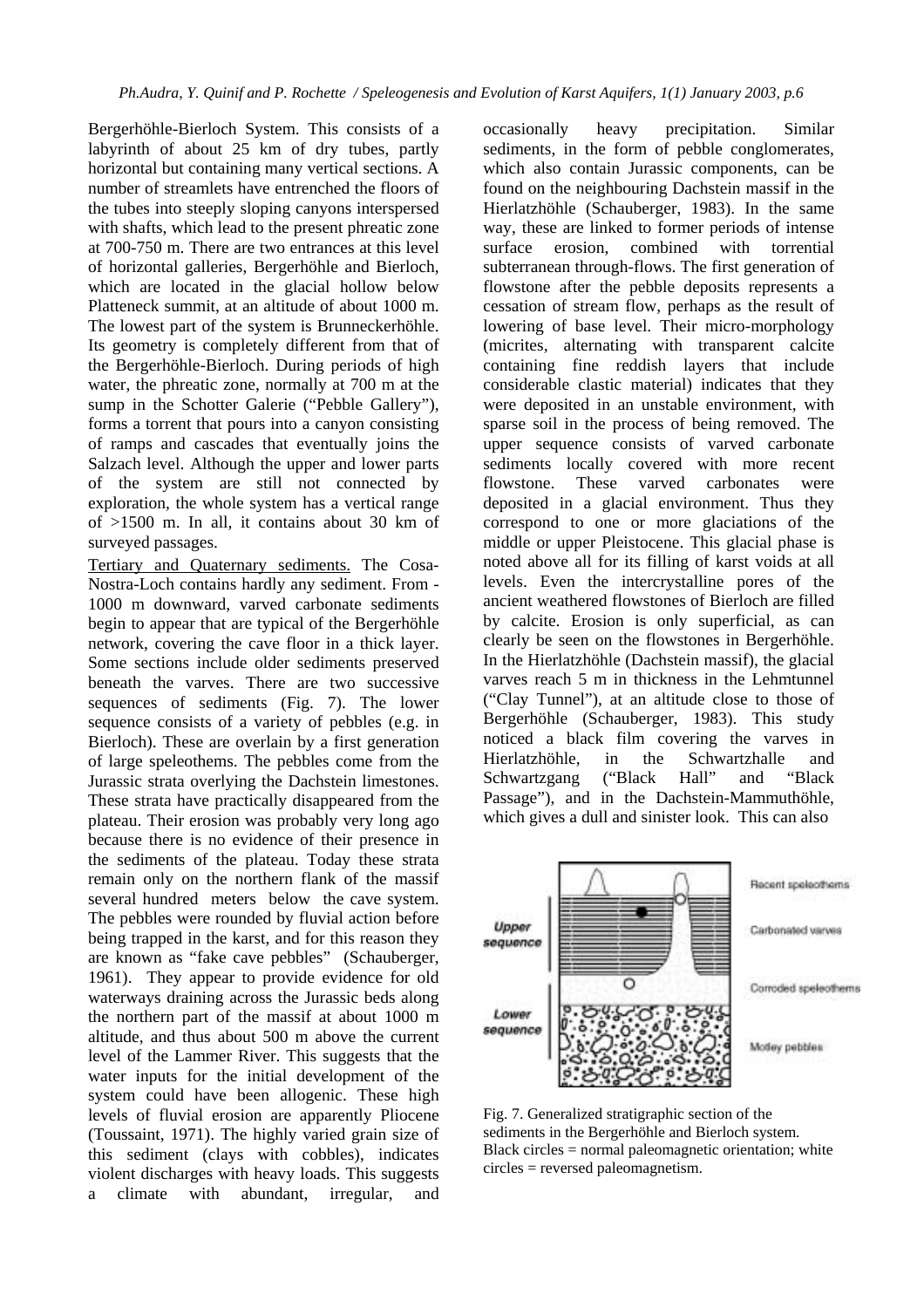underground soot deposited after a huge fire that ravaged the Dachstein massif during the Atlantic interval (about 4.5-7.5 ka), when the forest was widespread on all the high plateaus. However, the presence of this film in other areas undermines this unconvincing hypothesis. The film is probably simply due to superficial oxidation in contact with air. The end of the upper sequence has sparse speleothems, with some still active in the lower wooded areas of the karst above the Bierloch - Brunnecker System. These speleothems give evidence for a return to a biostatic environment (development of thick soils during a period of tectonic stability, when biotic activity was at a maximum).

Several samples have been dated. Paleomagnetism has been applied to stalagmites, flowstones and varves. The natural remnant magnetizations (NRM) were measured with a rotating remanometer (JR5A Spinner Magnetometer) during demagnetization in an increasing alternating field (AF), up to 100 mT (Table 1). The measured intensity in flowstones was weak, which raised some difficulties in interpreting the results, as intensity became too low. However, varves show a strong magnetic intensity. Samples BR 4, BR 5, BH 4 (Fig. 8) have strong directional stability during demagnetization with characteristic directions showing normal polarities pointing toward deposition in the

Brunhes period (<780 ka). Samples BH 2, BH 3 (Fig. 8) have a poorly defined behavior due to low intensity, nevertheless their direction seems to show reverse polarities that could be related to Matuyama period  $($ >780 ka), but these values are not completely reliable. Varves show a horizontal inclination, linked to sedimentation mechanisms. Magnetic anisotropic susceptibility measurements from BH 4 and BR 5 samples do not show any preferential axis, sedimentation occurring by decantation, without any current. This also proves primary magnetizations, acquired during sediment deposition (Audra and Rochette, 1993).



Fig. 8. Orthogonal Zijderveld plots showing the NRM vector evolution during AF demagnetization up to 100 mT (BH 2, BH 4 samples).

### TABLE 1.

Paleomagnetic results. Specimen NRM intensity, characteristic directions obtained from AF demagnetization, magnetostratigraphic interpretation.

| Sample            | Sediment type     | NRM Int. (mA/m) | Decl. $(°)$ | Incl. $(°)$ | Polarity | Age (ka)    |
|-------------------|-------------------|-----------------|-------------|-------------|----------|-------------|
| 3 BR5 a           | Stalagmite        | 0.001           | 342         | 59          | Normal   | $<$ 780 ka  |
| 3 BR5 b           | <b>Brunnecker</b> | 0,002           | 340         | 55          | Normal   | $<$ 780 ka  |
| 3 BR5 c           |                   | 0,002           | 342         | 60          | Normal   | $<$ 780 ka  |
| 1 BR5             | Varves            | 0,02            | 12          | $\Omega$    | Normal   | $<$ 780 ka  |
| 2 BR5             | <b>Brunnecker</b> | 9,5             | 334         | 4           | Normal   | $<$ 780 ka  |
| BR4               | Stalagmite Bru.   | 0,4             | 340         | 68          | Normal   | $<$ 780 ka  |
| BH4 a1            | Varves            | 11              | 21          | 12          | Normal   | $<$ 780 ka  |
| BH4 b1            | Bergerhöhle       | 11              | 28          | 12          | Normal   | $<$ 780 ka  |
| BH4 a2            |                   | 11              | 22          | 12          | Normal   | $<$ 780 ka  |
| <b>BH4</b> b2     |                   | 13              | 29          | 18          | Normal   | $<$ 780 ka  |
| BH <sub>2</sub> a | Flowstone         | 0,1             | 94          | $-75$       | Reverse  | $>780$ ka   |
| BH <sub>2</sub> b | floor             | 0,2             | 176         | $-59$       | Reverse  | $> 780$ ka  |
| BH <sub>2</sub> c | Bergerhöhle       | 0,3             | 176         | $-59$       | Reverse  | $> 780$ ka  |
| BH3 a             | Stalagmite        | 0,02            | 131         | $-50$       | Reverse? | $> 780$ ka? |
| BH <sub>3</sub> b | Bergerhöhle       | 0,02            | 194         | $-73$       | Reverse? | $> 780$ ka? |
| BH3 c             |                   | 0.008           | 148         | $-47$       | Reverse? | $> 780$ ka? |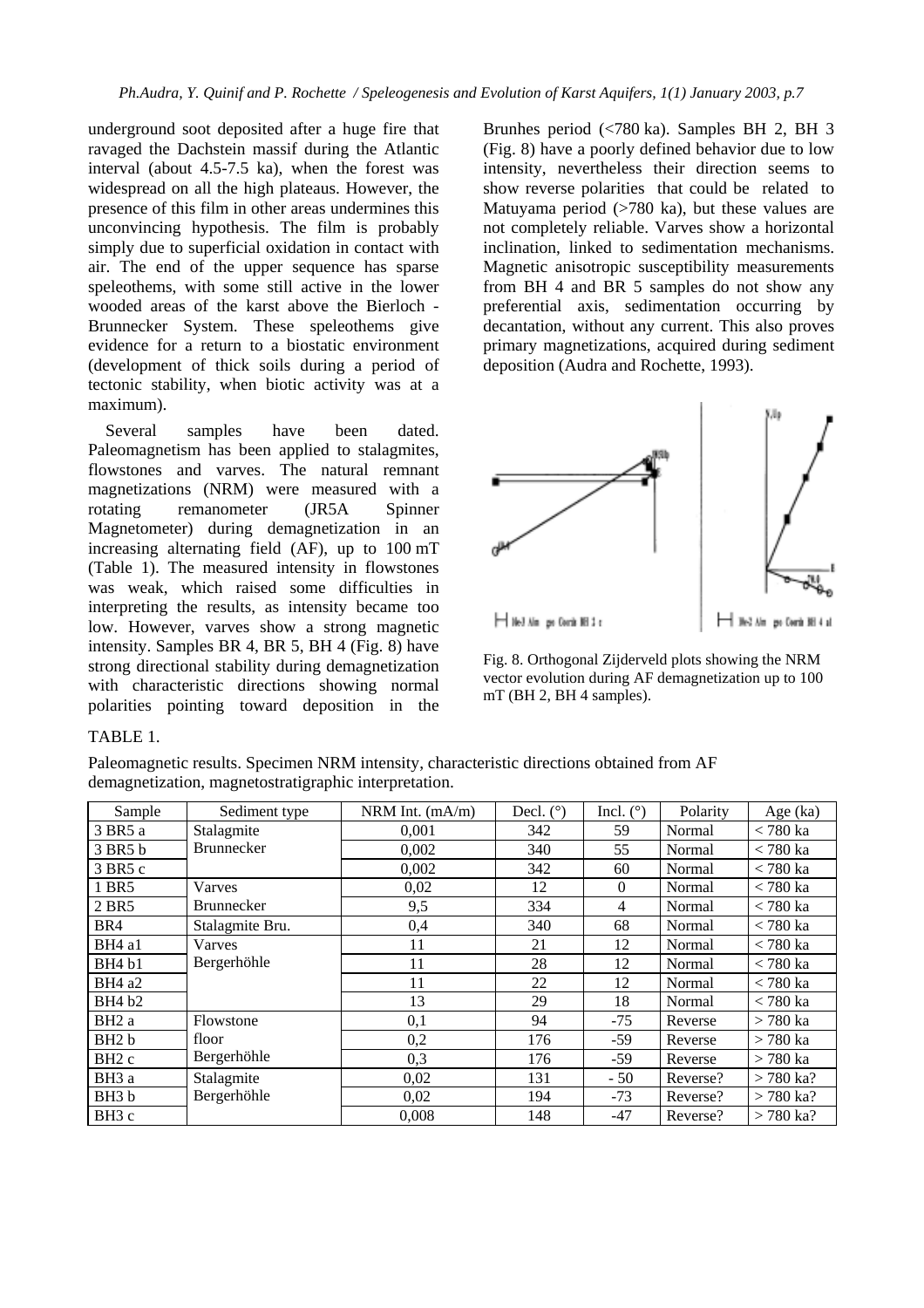| Sample          | $[U]_{ppm}$   | $238 -$<br>234 | $^{230}$ Th /<br>$234 -$ | $\frac{232}{h}$ Th<br>$^{230}$ Th / | 234<br>$238-$<br>$t=0$ | Age (ka)           |
|-----------------|---------------|----------------|--------------------------|-------------------------------------|------------------------|--------------------|
| BL <sub>2</sub> | 0,038         | ,254           | 0,795                    | 4,8                                 | 1,395                  | 157,3              |
|                 | $(\pm 0.002)$ | $(\pm 0.072)$  | $(\pm 0.043)$            | $(\pm 0.4)$                         |                        | $(+23.5 / -18.5)$  |
| BR <sub>2</sub> | 0,228         | 1,357          | 0,047                    | 2,2                                 | 1,362                  | 50<br>ے وب         |
|                 | $(\pm 0.012)$ | $(\pm 0.073)$  | $(\pm 0.007)$            | $(\pm 0.6)$                         |                        | $-0.8$<br>$(+0.9)$ |

Geochemical data and sample radiometric age.

TABLE 2

Two speleothems were dated using U-series (alpha-counting). The weak  $^{230}$ Th  $/$   $^{232}$ Th ratio might show a contaminated system opening, so calculated ages are unreliable (Table 2). However, BR 2 Holocene age is quite certain and concords with sediments stratigraphy. For BL 2, calculated age corresponds to isotopic stage 6, the early beginning of last glacial stage "Riss". A low probability of speleothem development in a glacial context, indications of system opening and incoherence with sediments stratigraphy that suggest an older age, hence this date can not be taken at face value.

These data show the difficulties in establishing long-term chronology in karst environment, linked firstly to the lack of widespread dating methods for the ancient periods and secondly by stratigraphic discontinuities that often hinder correlations. Nevertheless, these initial datings of an Austrian cave system give evidence for two distinct periods (Fig. 2).

• Bergerhöhle-Bierloch lower sequence old age is confirmed, its upper part corresponding to flowstones showing signs of reverse polarities, older than 780 ka. Paleomagnetic data is compatible with an early Pleistocene or Pliocene age. The conduits located at a passage level controlled by local runoff, probably allogenic. Lowering of base level interrupted this process, allowing extensive calcite deposition to take place. All of this occurred in an unstable environment with extremely violent high waters, corresponding alternatively with either surface erosion bringing clays or the regrowth of woodland cover giving rise to calcite deposition. This stage can be linked both to the progressive cooling of the climate, as well as to continued uplift of the massif. Additional research is necessary to confirm this hypothesis.

Interpretation of the second depositional period is based on more solid evidence. Brunnecker Pleistocene upper sequence seems to have developed during a recent normal period, being younger than 780 ka. It is still difficult to attribute its origin to one or more identified glaciations, and to precisely identify the Salzach valley entrenchment steps. Advancing glaciers reactivated the deep karst, causing repeated flooding to heights of  $>600$  m, partially choking the conduits with sediment. After this phase, the system drained and speleothems developed. However, the correlation of late Tertiary karst phases is not clear on a regional scale. This cave system has revealed its potential; the fairly similar layout of Pliocene-Quaternary cave systems of the high limestone Alps makes it possible to compare them and gives solid evidence for this evolutionary model. An accurate chronology, based on a detailed stratigraphy combined with dating, would be of interest.

# **3. Parameters determining the current morphology and hydrology**

### *3.1. Conduit Morphology in vadose systems*

Parameters that determine the pattern of vadose conduits. A study of all kinds of vadose conduits leads to a model that incorporates 3 parameters: slope, jointing, and discharge (Fig. 9). The origin of a meander involves a number of factors. Jointing must be moderate (Fig. 9/1). If the slope is gentle, sinuous meanders will evolve into an angular system of joint-controlled pseudomeanders (Fig. 9/2). If the slope is steep, shafts will dominate by capturing the runoff (Fig. 9/3). In addition, the discharge must remain moderate. Otherwise the conduits widen and become rather straight canyons. Depending on the amplitude of the initial floods, the original tubes will either be hardly affected or will alternatively form a "keyhole." In the Tennengebirge, meanders are rare because of intense jointing and steep conduit gradients. Canyons (in the context of this paper) are underground galleries higher than they are wide, with abrupt rock walls entirely dissolved in limestone. Their main characteristic is their size, which is several meters wide and several dozens of meters to >100 meters high. This type of canyon is generally not sinuous. The condition necessary for the establishment of such a canyon is great discharge (several hundreds of L/sec to several m<sup>3</sup>/sec). These flows can move large clasts, such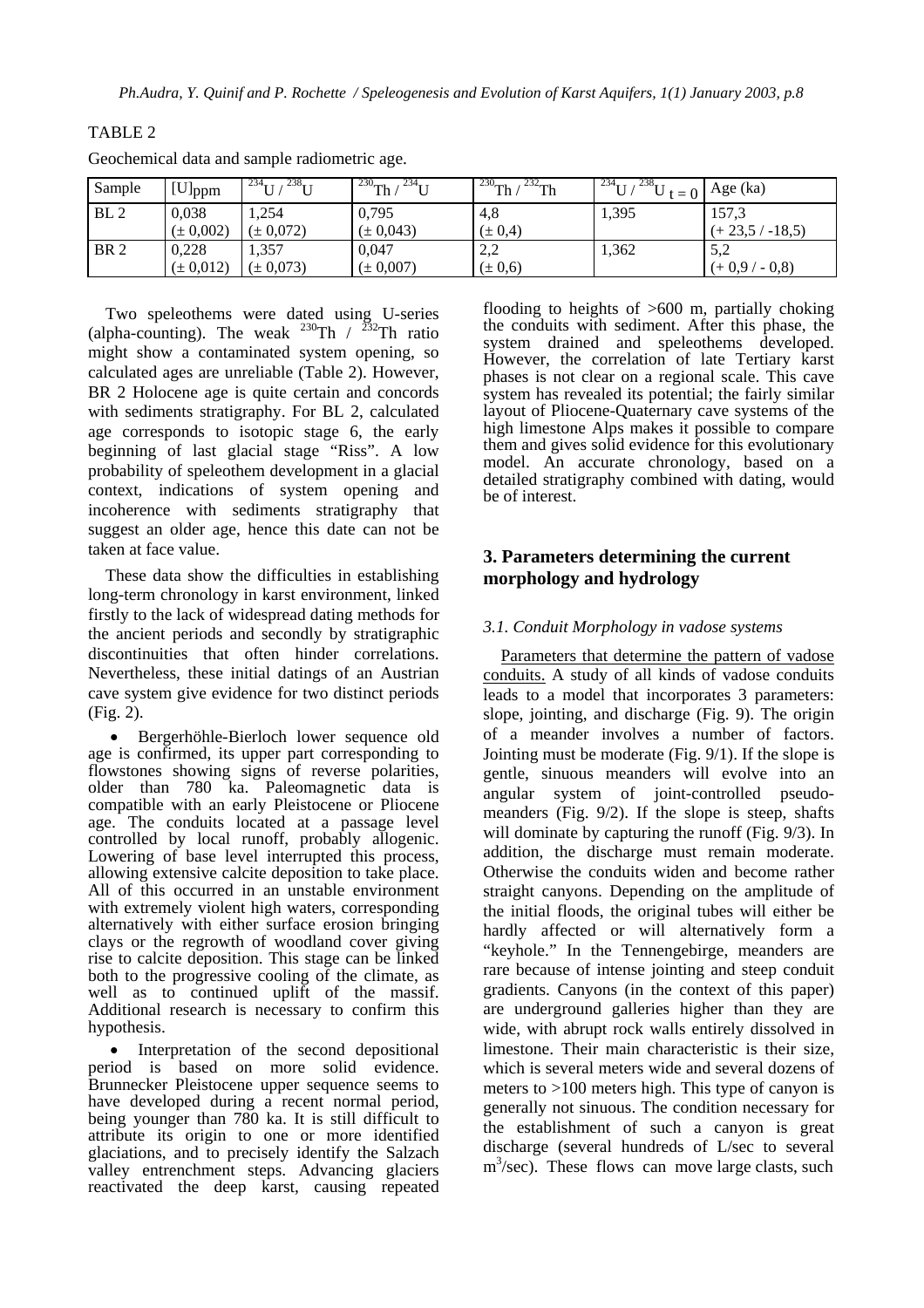

Fig. 9. Predominant conduits in the vadose zone, in relation to slope, jointing, and discharge.

as cobbles several decimetres in diameter, as seen at Brunnecker. If the overall slope is small (Fig. 9/4), then the canyon will consist of a series of basins with channels linking them (e.g. Skocjan Cave in Slovenia). With increasing slope, small potholes appear. At the foot of each vertical drop, mechanical erosion will form potholes with the aid of suspended pebbles (Fig. 9/5). This is the classic morphology of tropical mountains, where highrelief shafts are fed by inputs from large perched basins (e.g Mexico and China; Zhang et al, 1991). Brunnecker includes a canyon that consists of a series of inclined ramps interspersed with cascades of pits and potholes, where the high-water discharge can reach several cubic metres per second. For there to be shafts there must be sufficient topographic potential. In most places, vertical routes are developed along joints, which enable rapid penetration of the limestone layers (Fig. 9/6). Thus, the large vertical systems, with successions of pits, are more likely in highly jointed carbonate rocks. The Austrian limestone high Alps have all these characteristics, and the large vertical shafts are a common feature particular to this area (some being >400 m deep). The intersection of a vertical fault and an inclined fault of 70 or 80° is typically responsible for the "staircase beneath a faulted roof" (Fig. 6). The inclined fault provides a steeply sloping roof, which guides the conduit. Beneath this fault roof a succession of pits develops, each pit separated by narrow windows, forming a giant stairway that can extend over a vertical range of several hundred metres.

Jointing and vertical cross-sectional shape of the systems. As with detailed conduit morphology, jointing is a determining factor in the organization

of vadose networks. Two kinds of vadose networks can be distinguished, depending on how well they are adapted to the geologic structure. Where jointing is moderate, conduits have a gentle slope, with meandering canyons predominating over shafts (Fig. 10, top). These conduits have many high-order tributaries and are fed by large drainage basins. The whole network has a slightly concaveupward profile. This makeup is common in gently sloping plateau karst (such as in the Vercors of France). On the other hand, where jointing and topographic potential are very strong, as in massifs with overthrusts, it is typical to have shaft series with a steep descent to the horizontal conduits (Fig. 10, bottom). Each one drains a relatively small basin, in places less than one hectare. The result is a great number of catchments, each with small discharge, leading to the low-gradient conduit system with only a very slight hierarchical arrangement. The whole network has a very concave-upward profile. These are common in the Austrian high alpine karsts.



Fig. 10. Morphology of passage in relation to jointing intensity. Above, with little jointing, profile is slightly concave and strongly hierarchical (e.g. Vercors). Below, in highly jointed rock, profile is strongly concave and only slightly hierarchical (e.g. Tennengebirge).

#### *3.2. A dammed karst*

Karst drainage is determined by several parameters, such as structure of the karst aquifer, position of base level, and duration and phases of karst development. The great homogeneity of the Tennengebirge strata provides no significant differences on scale of the entire massif. The base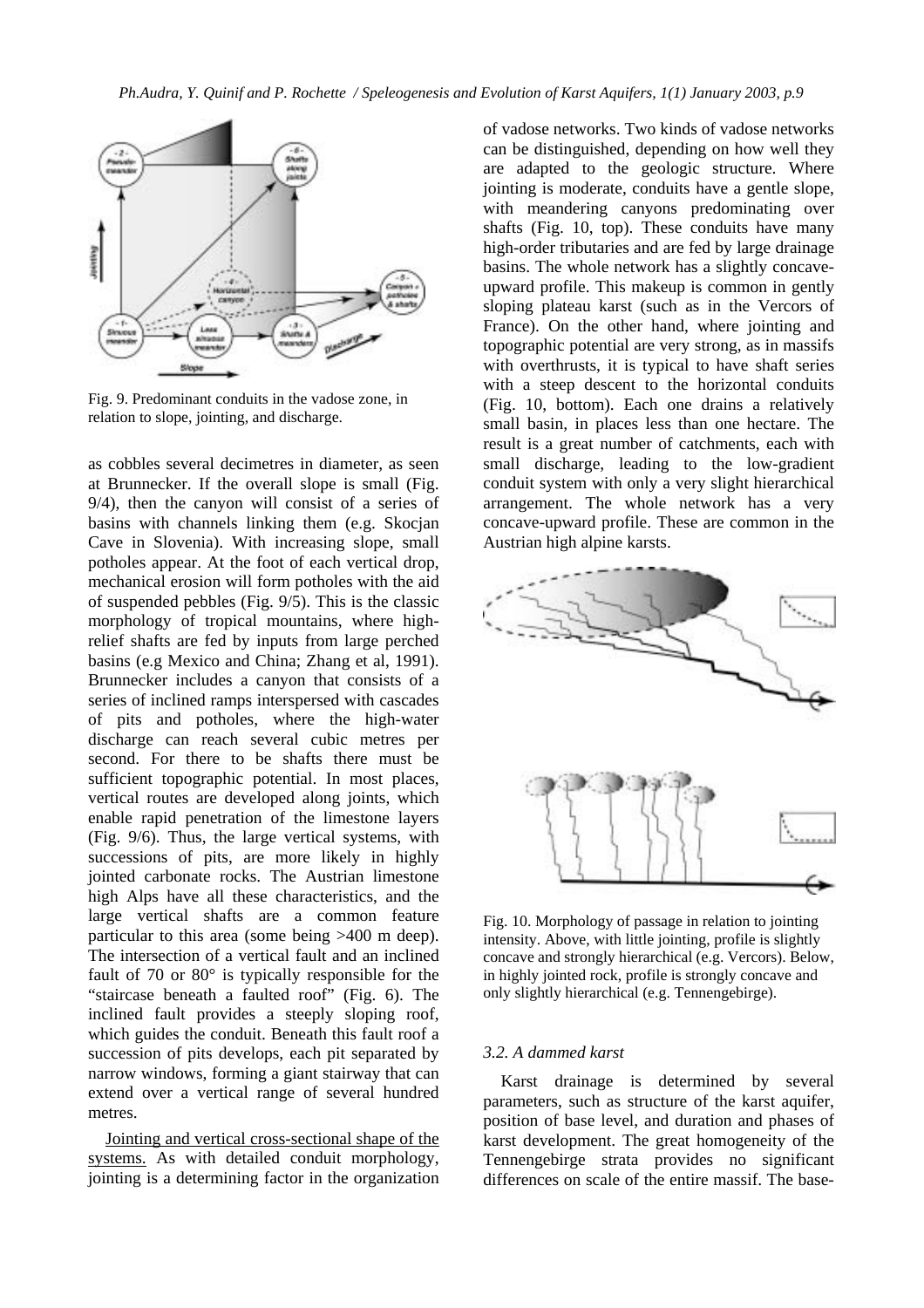level position, having continually dropped since the late Tertiary, is a determining factor in the evolution of the karst and the nature of the runoff. The vertical speleogenetic potential, presently more than 1500 m, was developed before the Pleistocene, thus all of the major cave systems were developed before the Pleistocene. All of these variables determine the organization of underground circulation in the northwestern Tennengebirge, including that of the Cosa-Nostra - Bergerhöhle system.

The vadose zone*.* The vadose zone is typified by large shaft systems. As in all high mountain karsts, discharge is highly variable, and peak flows are very powerful. Intense jointing allows the drainage area to be partitioned into many small basins of several hectares each. Thus it is not uncommon for two neighbouring shafts to penetrate deep into the limestone without interconnecting. In the Cosa-Nostra-Loch, the River of the Incorruptibles enters at -600 m and then leaves the passage again at - 1073 m. Most of the runoff comes from the Wieselstein area. Its discharge can vary from a few liters to hundreds of liters per second. This water feeds the phreatic zone beneath the Bergerhöhle-Bierloch system at about 700 to 750 meters altitude.

The phreatic zone. The phreatic zone, whose top is at an elevation of about 700 m, drains most of the northwestern part of the Tennengebirge. The known tributaries come from the Wieselstein (Cosa-Nostra-Loch), Platteneck and from the area above Bierloch. The latter passages are captured by the large N-S Bierloch fault, which during low water acts as a drain toward the north and as a lowpermeability dam to water from the east. This phreatic zone originates from the Jurassic beds of marly schist, which have been preserved from

erosion at the northern foot of the massif (Fig. 11). These act as a dam for water in the Dachstein Limestone aquifer. Outlets are located at low points in the geologic structure, which correspond to areas where the Jurassic layers have been eroded the most. The geological map shows these hollows to be located at the foot of glacial valleys (e.g. Winnerfall Spring), or at the outlet of the Salzach Gorge (Klappacher and Tichy, 1986). Glaciers seem to have produced the localized erosion that determined these emergence points, and as a result they have controlled the organization of the entire phreatic zone. According to Toussaint (1971), this level of 700 m, which is clearly marked by horizontal galleries and levels of springs, corresponds to a former static base level. This would correspond to the "level V", dating from the Lower Pleistocene. Its development is linked to glacial activity, which supports the idea of evolution during this period. The only place where this structural dam has completely disappeared is at the level of the Salzach Gorge, where the erosional power of the glacier was much greater, and where the plunging saddle of Dachstein limestone is dissected by the valley. As a result, this potential outlet of the aquifer below 500 m altitude has led to the development of the Brunnecker Cave System, which forms a link between the 700-meter-high phreatic zone and the present Salzach base level. During low water, low discharge occurs (Fig. 12, top). The entire phreatic zone seems to be drained by the Kuchl Creek Spring (Kuchlbachquelle), which emerges at 670 m altitude in the Infang Meadows (Infangalm), through the slightly karstified Jurassic beds. Their weak transmissivity is enough, however, to transmit moderate discharges. Thus, the "lithological dam" is only a relative concept.



Fig. 11. Impermeable Jurassic strata dam the Dachstein Limestone aquifer (not to scale). Spring outlets are located at structural lows where glaciers have eroded the Jurassic beds.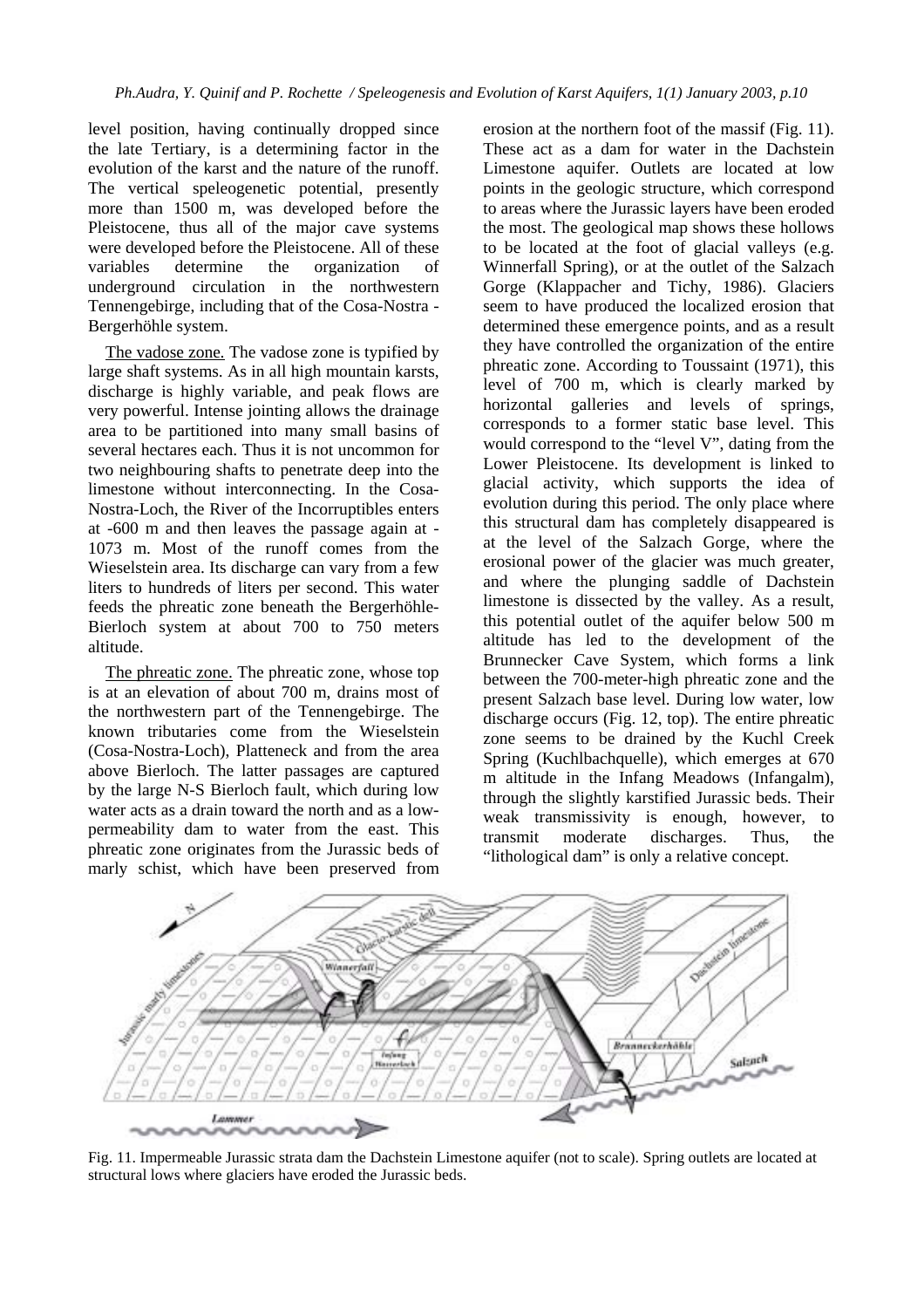The epiphreatic zone. The level and amplitude of the epiphreatic zone fluctuates seasonally according to the amount of runoff. During high water resulting from storms or snow melt, the input can be 100 or even 1000 times greater than its usual flow, to the point that runoff from many sources reaches the water table more or less simultaneously (Fig. 12, bottom). The Kuchlbach Spring is unable to handle such a large input, even when its overflow outlet, the Infang Wasserloch, becomes active. As a result, the top of the phreatic zone in the aquifer rises several tens of meters, for example about 50 m for Bierloch and the Winnerfall. This rise activates higher-level springs with great discharges. One of these outlets, located about 80 m deep in the Bierloch phreatic zone, bypasses the damming influence of the Bierloch fault, discharging several cubic meters per second into the Brunnecker sump. This runoff pours into the Brunnecker canyon, filling the bottom of the cave system, resulting in flooding to depths up to 50 m. In July 1991, after 10 days of heavy rainfall, the Brunnecker spring discharge was about 5 m3 /sec. Similarly, farther east, following a 50 meter-high flood, the Winnerfall Spring became active. However large these floodings in the epiphreatic zone may seem, at no time do they reach the 600 m mark, which is the level reached during Pleistocene glacial phases.

The emergences. The phreatic zone drains through a series of outlets, of which the main ones are (from east to west) the Dachserfall, Tricklfall and Winnerfall. These are the three largest springs in the massif (Fig. 1). Directly connected to the phreatic zone, these are located at about 700 m altitude and are perched about 150 m above the low parts of the Lammer valley. The average discharge is several hundreds of L/sec. The Brunneckerhöhle, located at the Salzach level (500 m), has grown by capturing the phreatic zone at 700 m, which still remains perched above the cave (Fig. 11). This phreatic zone extends along the northern edge of the massif. It has an unusual drainage pattern. As the inflowing vadose water arrives, these infeeders do not have a preferential direction but instead diverge toward the springs, some of which are far apart from each other. Dye introduced in the Western part emerged from both Winnerfall and Brunnecker (Toussaint, 1971; Fig. 1). Thus the behavior of the phreatic zone depends on the hydraulic conditions. At low water, the drainage is oriented along a south-to-north axis, and the phreatic water is able to drain through the structural dam. In contrast, during high water the structural dam serves as a significant choke, and so the bulk of the discharge is oriented east-to-west, where it escapes by overtopping the structural dam. The runoff then uses better-organised drains at a higher level, which are more capable of evacuating the water.



Fig. 12. Nature and direction of the high water (top) and low water (bottom) flow in the 700 m phreatic zone.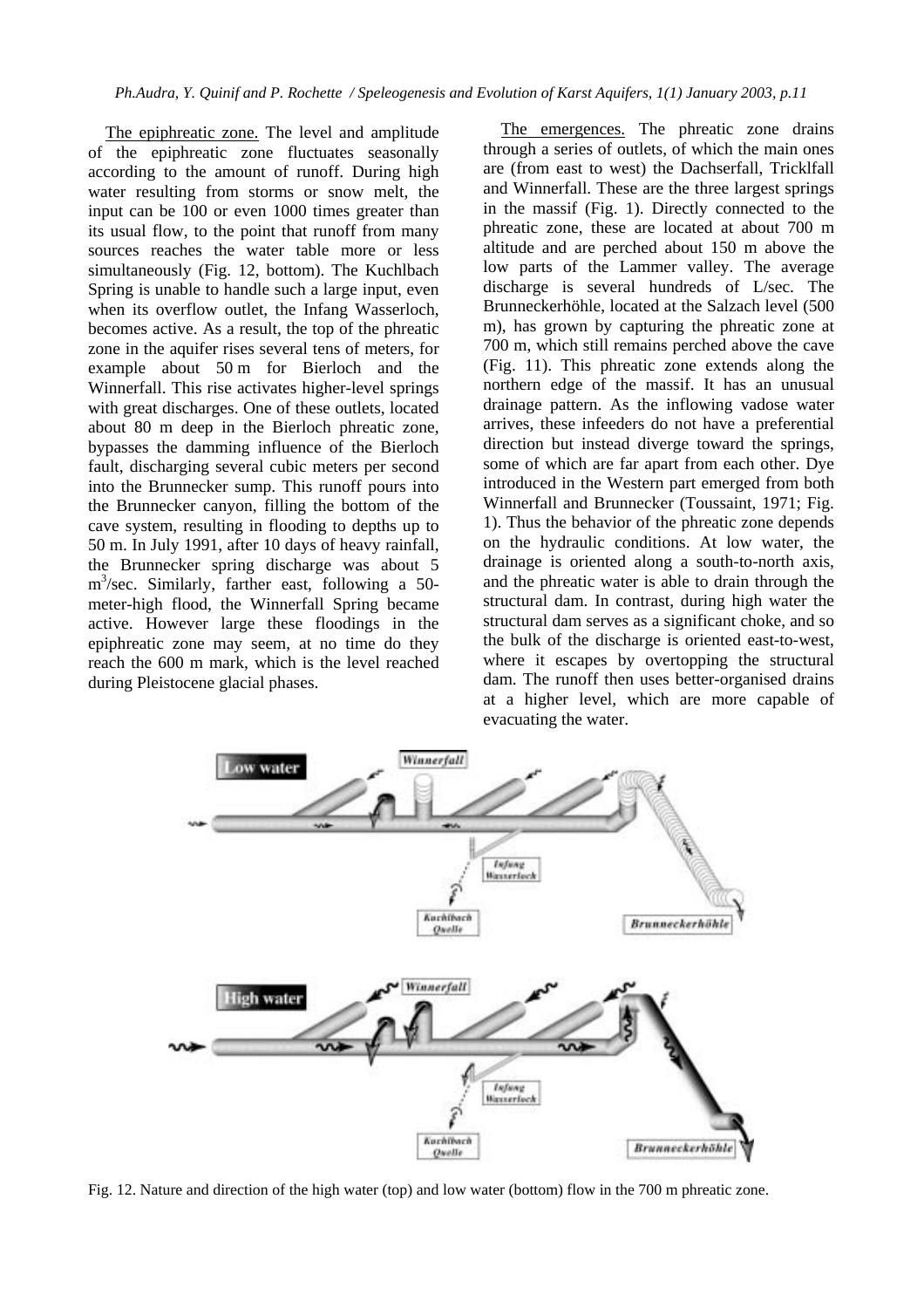# **4. The karst sediments: paleoclimatic and hydrodynamic markers**

The deep karst is an environment well suited to preservation. It harbors old sediments that are no longer at the surface because of erosion. Their study is of prime importance to the understanding of karst genesis and paleoclimates (Audra, 1995).

## *4.1. Typical sediments of hot or temperate environments*

Reworked weathered rocks. During the Tertiary, the warm, wet climates were responsible for intense chemical erosion of the rocks that produced the clastic covers of the Augensteine, the thick residuum of weathered rocks that were reworked and transported into the karst (Fig. 4). These reworked weathered rocks are mainly made up of Augensteine, clays, and iron oxides (Weingartner, 1983). These make up the oldest deposits in the studied caves, some being certainly linked to the first phases of the cave development. The weathered rocks were trapped in the cavities after the removal of the surficial cover. This erosion was linked to the change of precipitation patterns in the late Tertiary, as well as the climatic degradation at the end of the Pliocene. In any case, this climatically induced erosion was enhanced by tectonic uplift. The clearing of these covers, followed by their trapping in the inside of the karst, seems to be a common characteristic of the Pliocene-Quaternary evolution of temperate mountain karsts (Fernandez Gibert *et al*, 1994; Maire, 1990).

Speleothems of warm or temperate periods. The growth of flowstone is a function of vegetation cover, and thus of climate (Quinif, 1992). As a result, speleothems do not normally develop in high alpine karst areas. Their complete absence in the Cosa-Nostra-Loch is considered evidence for a cold mountainous environment. In contrast, flowstone developed in the nearby perched horizontal galleries of late Tertiary age, such as Hornhöhle, indicating warm paleoclimates. Today speleothems are able to form at lower altitudes as soon as there is a vegetation cover (e.g. Bierloch and Brunnecker caves; Table 2). The crystalline fabric of the flowstone gives indications of the environment of deposition (Maire, 1990). Transparent calcite indicates growth within a biostatic environment, with thick vegetation cover that blocks the descent of clastic sediment into deep openings and promotes supersaturation of infiltrating water, causing rapid speleothem growth. This was especially true for the firstgeneration speleothems of Bergerhöhle and Eisriesenwelt, of both Miocene and Pliocene age. These characteristics can also indicate age, because such biostatic conditions have not existed in these mountains for a considerable length of time. Conversely, red and brown impurities and a succession of micro-layers indicate deposition in an unstable environment, when detrital material was carried in from overlying soil, with numerous interruptions of calcite deposition. This sudden acceleration of geomorphic processes, shown by the flowstones in old Tennengebirge cavities, appears to correlate with droughts, as was often the case during the late Tertiary, or periods of widespread cooling, as occurred several times during the Plio-Pleistocene. The flowstone surfaces also recorded events following their development. An eroded surface means that the cave has been reactivated by increased discharge following calcite deposition. Most flowstones in Tertiary caves contain such features, indicating complex climatic cycles during the late Tertiary or due to Pleistocene glaciation.

# *4.2. Glacio-karstic sediments*

*Carbonate-rich varves in the epiphreatic zone.* Glacial abrasion of the limestone massifs pulls off rock particles, which are then brought underground by sub-glacial streams. These particles are composed of calcite flakes (amounting to a total of  $35-62\%$  CaCO<sub>3</sub>) as well as angular quartz grains. Seasonal glacial melting releases large amounts of runoff that overwhelms the underground systems, causing them to flood to heights of several hundred meters. The calcite particles are transported in a "uniform suspension" (Riviere, 1977) that extends throughout the flooded conduits. Later the runoff decants during the slow winter draining of the system. The resulting sediments form alternating light and dark laminae that correspond to the successive hydrologic phases. Thus, these seasonal lacustrine deposits of glacial origin can be considered varves (Maire, 1990), which give unquestionable evidence for past glaciation . In the absence of current and with calcite supersaturation, the erosive capacity of the meltwater in the epiphreatic and phreatic zones is very weak. Their speleogenetic effect is mainly to seal the cave systems. There is much evidence for their inability to enlarge caves, such as the preservation of older flowstones, whose surfaces are slightly smoothed. Therefore, this suggests that these deep networks are in many case pre-glacial and that they have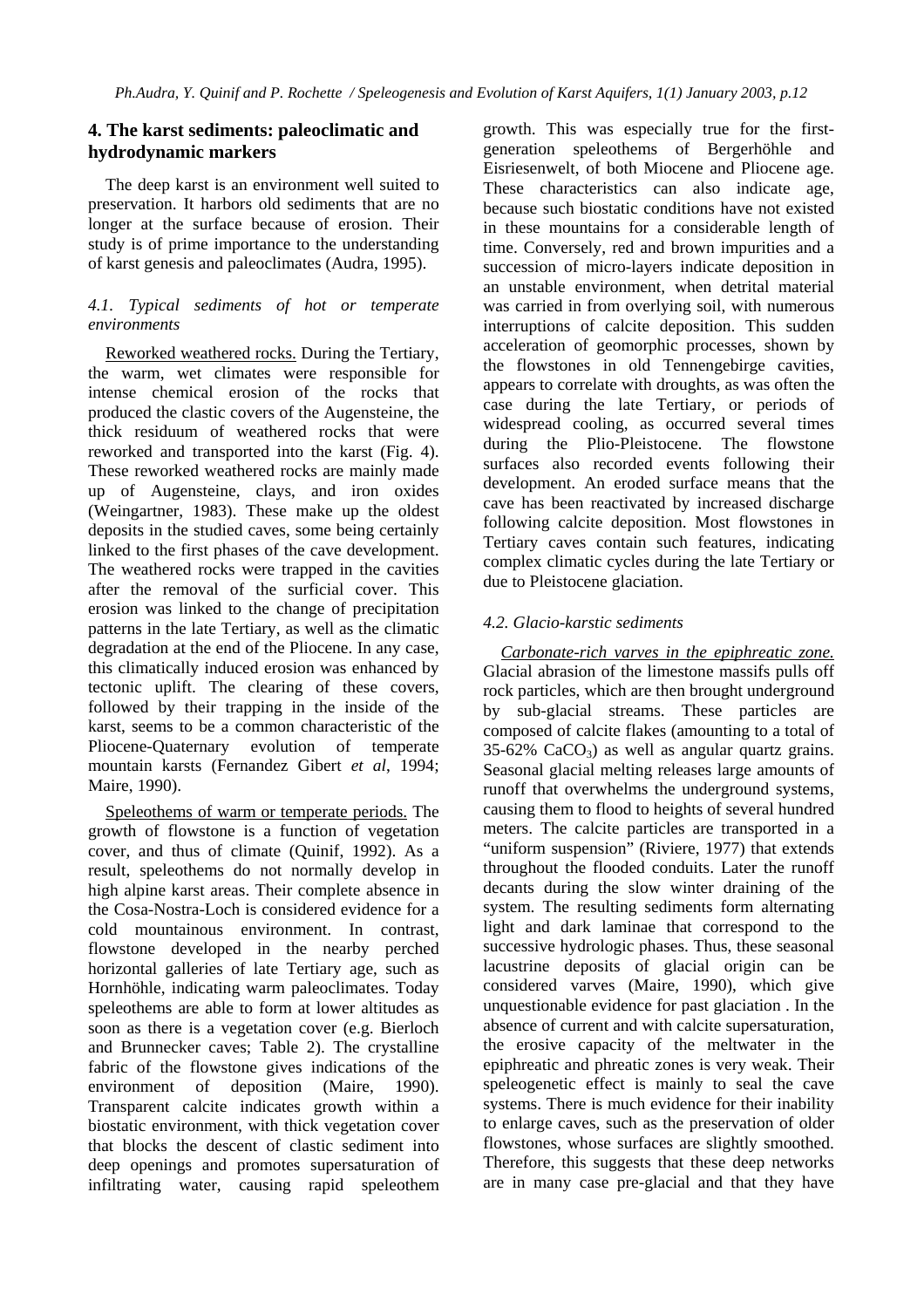been affected by a variety of runoff and environmental conditions (Bini et al., 1998).

Coarse glacial deposits in the vadose zone. Vadose conduits close to glacial meltwater streams contain easily identifiable fluvio-glacial sediments derived from the erosion of moraines. Their varied petrography consists of numerous crystalline and metamorphic phases carried in from high alpine areas by valley glaciers. These subterranean streams are very competent and can transport cobbles several dozens of centimeters in length, for example at Brunnecker spring (Fig. 13).



Fig. 13. Wassergang ("Water gallery") in Brunneckerhöhle, showing deposits of allogenic moraine-derived pebbles. (Photograph by S. Caillault.)

# **5. Conclusion: evolution and genesis of the Tennengebirge karst**

The Tennengebirge is distinguished by its great limestone thickness and steep local dips. Due to this thickness, along with alternating periods of uplift and stability, the massif retains a very clear record of all the different karst stages, exemplified by distinct passage levels (Fig. 2). This evidence will benefit future research on this subject,

especially as more dates are obtained on deposits. Despite their altitude, the glacio-karstic features are very widespread, and their long evolution dating from the end of the Paleogene has left a strong geomorphic evidence for their Tertiary heritage. The karst is strongly linked with allogenic inputs, including:

• a widespread fluviokarst during the Miocene,

• a fluviokarst limited to the northern slope during the Pliocene,

• a Quaternary glacio-karst, fed by allogenic glaciers, which also blocked the outlets of deep cave systems.

The contribution of these external factors, especially the major allogenic water inputs, is the main explanation for the large size of the cave systems. Similar characteristics are well developed in the northern pre-Alpine massifs of France (Audra, 1994). During this long developmental history, the hydrologic function of the karst depended on variations in the nature of the water inputs. High-water periods can be linked to "tropical" precipitation patterns or glacial melting. Concentrated infiltration during these brief periods caused sediment chokes and reactivation of higherlevel passages and perched drains (Audra, 1997). This sort of coincident activation of drains is still quite apparent today. Thus, not only does the Tennengebirge have all the characteristics of high alpine karst, but it also contains evidence for a long karstic evolution, which many other more relatively recent evolved alpine massifs do not have. For example, the Tennengebirge contrasts with certain massifs of Savoy (France) and Switzerland, where the exposure of carbonates by erosion of their insoluble cover has occurred much more recently (Maire, 1990).

### **Acknowledgement**

I would like to thank P. Wilson for the translation of this article, and A. N. Palmer and the two anonymous reviewers for their helpful comments.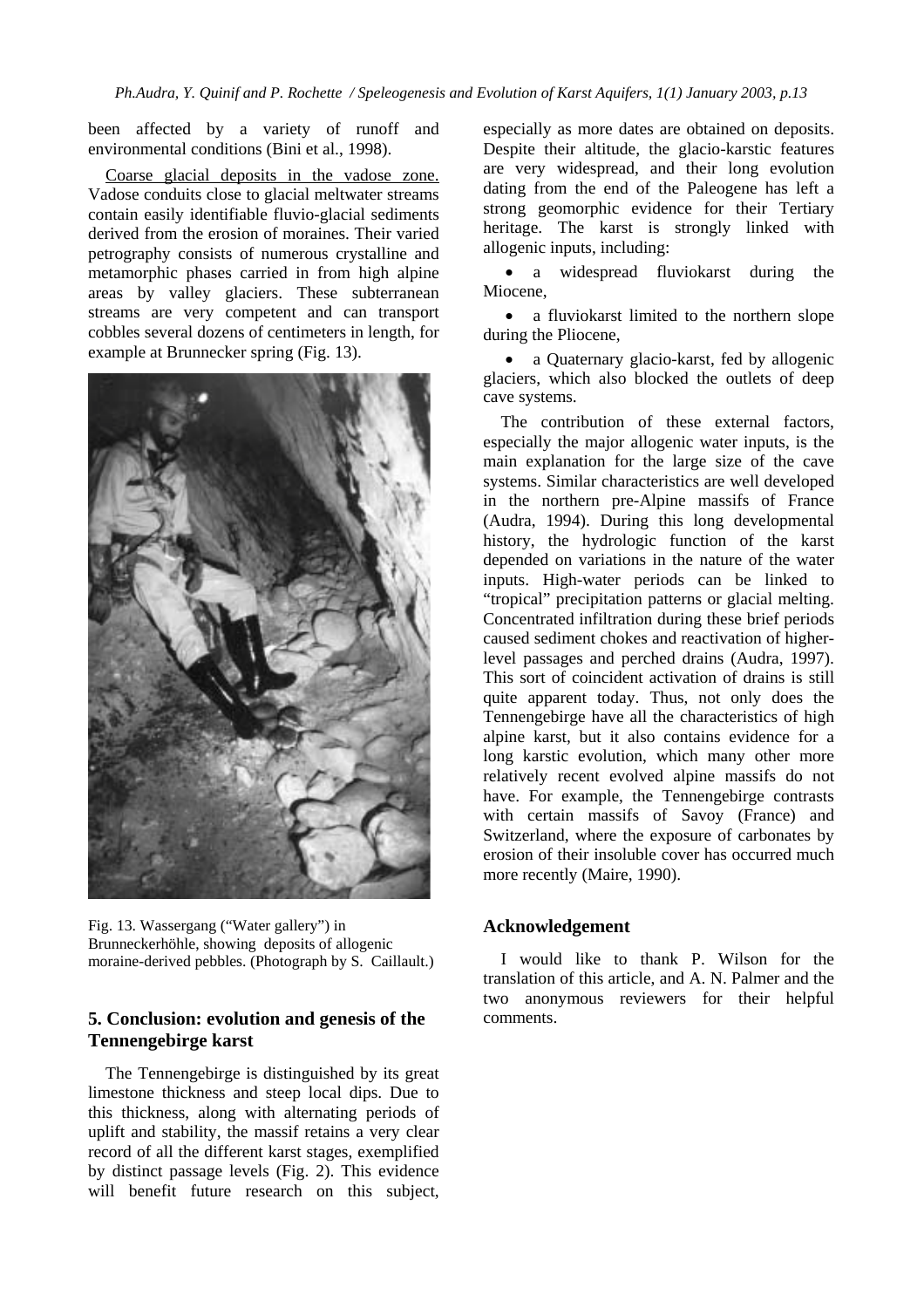#### **References**

- Audra, Ph. 1994. Karsts alpins. Genèse de grands réseaux souterrains. Exemples: le Tennengebirge (Autriche), l'Ile de Crémieu, la Chartreuse et le Vercors (France) [Alpine karsts. Genesis of large cave systems]. Thesis. Grenoble 1 University, France. Karstologia Mémoires (5), 280 p.
- Audra, Ph. 1995. Signification des remplissages des karsts de montagne [Signification of mountain karst infillings]. Karstologia (25), 13-20.
- Audra, Ph. 1997. Le rôle de la zone épinoyée dans la spéléogenèse [The epiphreatic zone part in the speleogenesis]. Proceedings of the  $12<sup>th</sup>$  International Congress of Speleology, La-Chaux-de-Fond. International Union of Speleology / Swiss Speleological Union, la Chaux-de-Fonds. Vol. 1, 165-167.
- Audra, Ph. and Rochette P. 1993. Premières traces de glaciations du Pléistocène inférieur dans le massif des Alpes. Datation par paléomagnétisme de remplissages à la grotte Vallier (Vercors, Isère, France) [First traces of lower Pleistocene glaciations in the alpine massif. Datation by paleomagnetism of the fillings in the Vallier cave (Vercors, Isère, France)]. Compte-rendu à l'Académie des sciences, S. 2, 317, (11), 1403-1409. Académie des sciences, Paris.
- Bauer, Fr. and Zötl J. 1972. Karst of Austria. In: Herak, M. and Stringfield (Ed.), Karst, the important karst regions of the Northern Hemisphere. Amsterdam, Elsevier, 225-265.
- Bini, A., Tognini, P. and Zuccoli, L. 1998. Rapport entre karst et glaciers durant les glaciations dans les vallées préalpines du Sud des Alpes [Karst and glaciations in the Southern pre-alpine valleys]. Karstologia (32) 7-26.
- Fernandez Gibert, E., Palomarès, M., Rossi, C. and Tortosa, A. 1994. Analisis de procedendia en arenas karsticas: evidencia de una cobertera permotriasica erosionada en el macizo occidental de Picos de Europa [The origin of karst sands: evidence of Permo-Triassic cover erosion in Western Picos de Europa massif]. Actas del 1 congreso internacional sobre Picos de Europa, Oviedo 1991. Asturian Speleological Federation, Oviedo, 1-14.
- Füchtbauer, H. 1967. Die Sandsteine in der Molasse nördlich der Alpen [Molasse sandstones in the Northern Alps]. Geologische Rundschau (56) 266- 300.
- Goldberger, J. 1951. Reste abgetragener Höhlen auf dem Hochkönig [Relics of eroded caves in Hochkönig]. Die Höhle (1) 9-11.
- Goldberger, J. 1955. Die Altlandschaft auf dem Hochkönig [Inherited landscapes in Hochkönig]. Mitteilungen der Österreichischen Geographischen Gesellschaft (97) 183-191.
- Häuselmann, Ph., Jeannin, P.-Y. and Monbaron, M. Genesis of caves - a new, comprehensive model. Zeitschrift für Geomorphologie (submitted paper).
- Haseke-Knapczyk, H. 1989. Der Untersberg bei Salzburg [The Untersberg near Salzburg]. Doctoral Thesis University of Innsbruck, Wagner. 224 p.
- Klappacher, W. and Knapczyk, H. 1985. Salzburger Höhlenbuch [Salzburg's caves book]. Vol. 4 (Tennengebirge). Landesverein für Höhlenkunde, Salzbourg, 557 p.
- Klappacher, W. and Tichy, G. 1986. Geologische Karte des Tennengebirges [Tennengebirge geological map]. Salzburger Höhlenbuch. Vol. 4 (Planbeilagen). Landesverein für Höhlenkunde, Salzbourg.
- Langenscheidt, E. 1986. Höhlen und ihre Sedimente in den Berchtesgadener Alpen [Caves and their sediments in the Berchtesgaden Alps]. Forschungsbericht (10). Berchtesgaden National Parc, 95 p.
- Lechner, J. 1949. Neue karst und quellengeologische Forschungen im Toten Gebirge [New karstic and hydrogeologic researches in Totes Gebirge]. 3. Vollversammlung der Bundeshöhlenkommission. Vienna, 32-38.
- Lehmann, O. 1922. Die große Eishöhle im Tennengebirge (Salzburg). (Eisriesenwelt) [The large ice-cave in Tennengebirge (Salzburg). (Eisriesenwelt)]. Speläologisches Jahrbuch (2), 52- 121.
- Lemke, K. 1984. Geologische Vorgänge in den Alpen ab Obereozän im Spiegel vor allem der deutschen Molasse [Geological conditions in the Alps from Upper Miocene compared to the german molasse]. Geologische Rundschau (1), 371-398.
- Maire, R. 1990. La haute montagne calcaire [The calcareous high mountain]. Karstologia Mémoires (3). Thesis Nice University. 731 p.
- Pia, J. 1923. Die große Eishöhle im Tennengebirge (Salzburg), (Eisriesenwelt). Geologische Beobachtungen [The large ice-cave in Tennengebirge (Salzburg). (Eisriesenwelt). Geological observations]. Speläologisches Jahrbuch (2), 48-65.
- Quinif, Y. 1992. L'apport des méthodes de datation absolue: la méthode Uranium / Thorium [Contribution of absolute dating methods: the U/Th series method]. In: Spéléo-club de Paris (Ed.): Journées Pierre Chevalier, Grenoble, 248-260.
- Riviere, A. 1977. Méthode granulométrique. Techniques et interprétations [Granulometric method. Technic and interpretations]. Masson, Paris. 167 p.
- Schauberger, 0. 1961. Über falsche Höhlenschotter [The fake cave pebbles]. Die Höhle (12) 12-14.